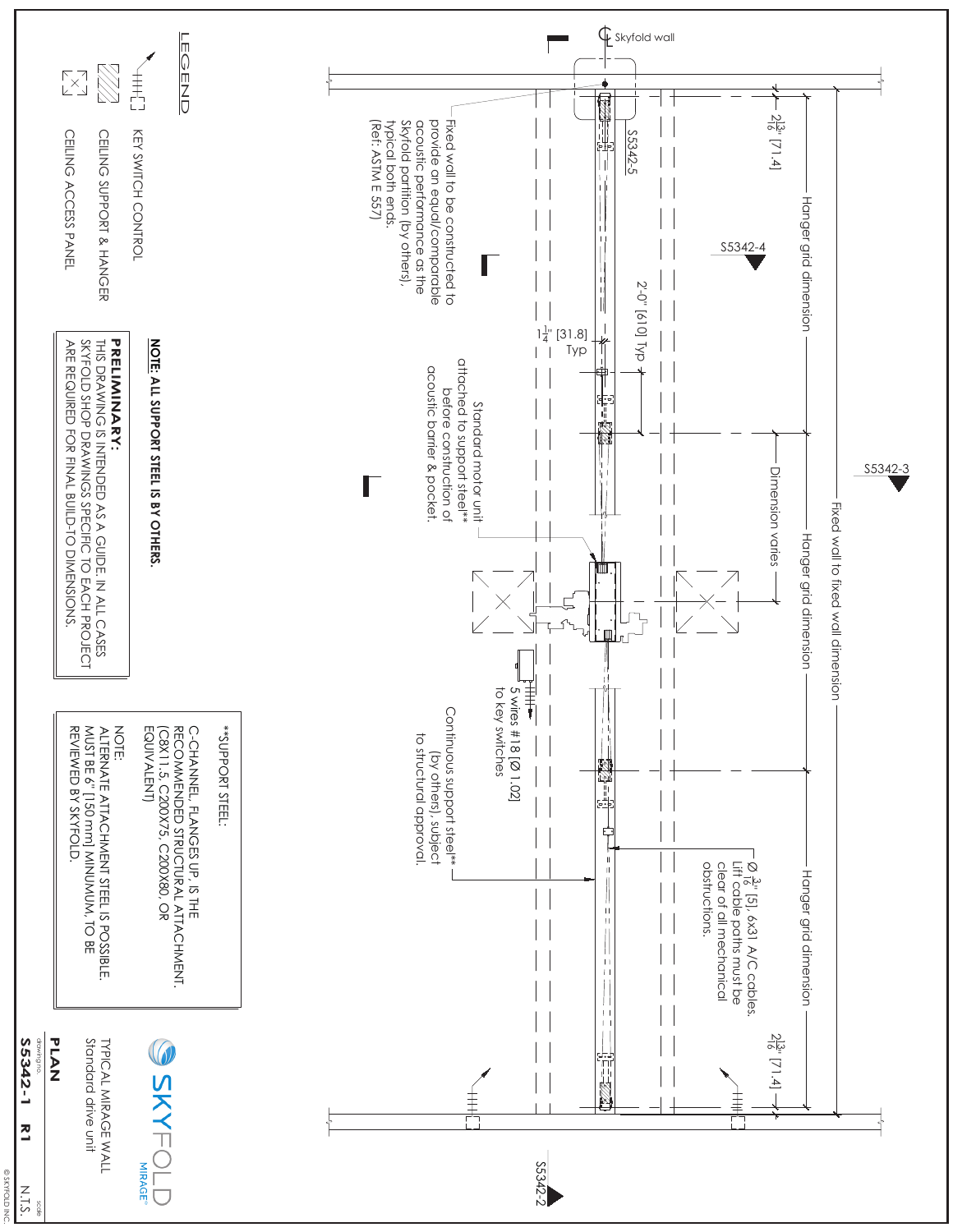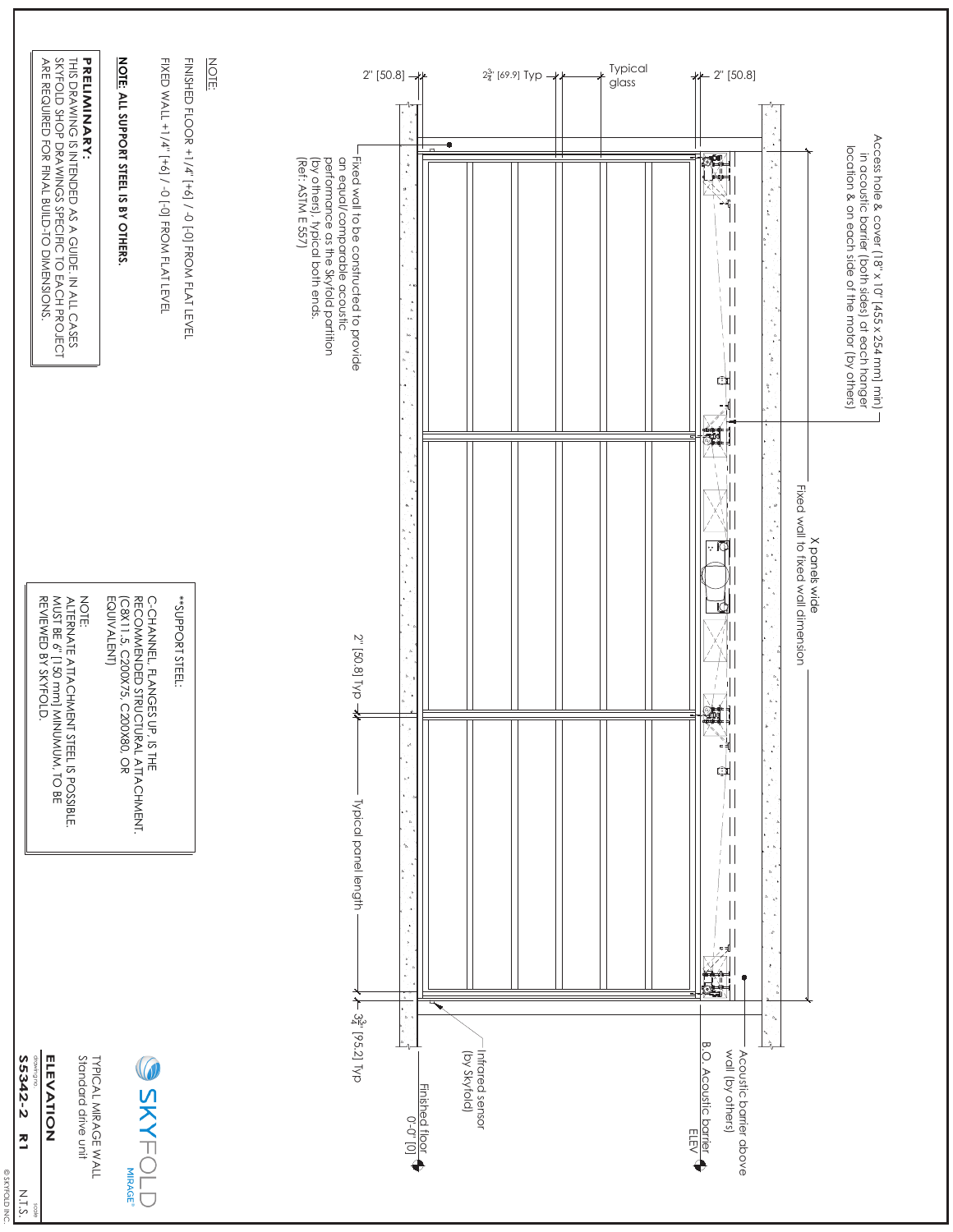Standard motor unit & ceiling supports to be attached to Support Steel\*\* before construction of acoustic barrier & pocket.



\*\*SUPPORT STEEL:

C-CHANNEL, FLANGES UP, IS THE RECOMMENDED STRUCTURAL ATTACHMENT. (C8X11.5, C200X75, C200X80, OR EQUIVALENT)

NOTE:

ALTERNATE ATTACHMENT STEEL IS POSSIBLE. MUST BE 6" [150 mm] MINUMUM, TO BE REVIEWED BY SKYFOLD.

**NOTE: ALL SUPPORT STEEL IS BY OTHERS.**

#### **PRELIMINARY:**

THIS DRAWING IS INTENDED AS A GUIDE. IN ALL CASES SKYFOLD SHOP DRAWINGS SPECIFIC TO EACH PROJECT ARE REQUIRED FOR FINAL BUILD-TO DIMENSIONS.



Standard drive unit TYPICAL MIRAGE WALL

## **SECTION: WALL UP**

drawing no. Scale is a set of the scale scale in the scale scale N.T.S. **S5342-3 R1** © SKYFOLD INC.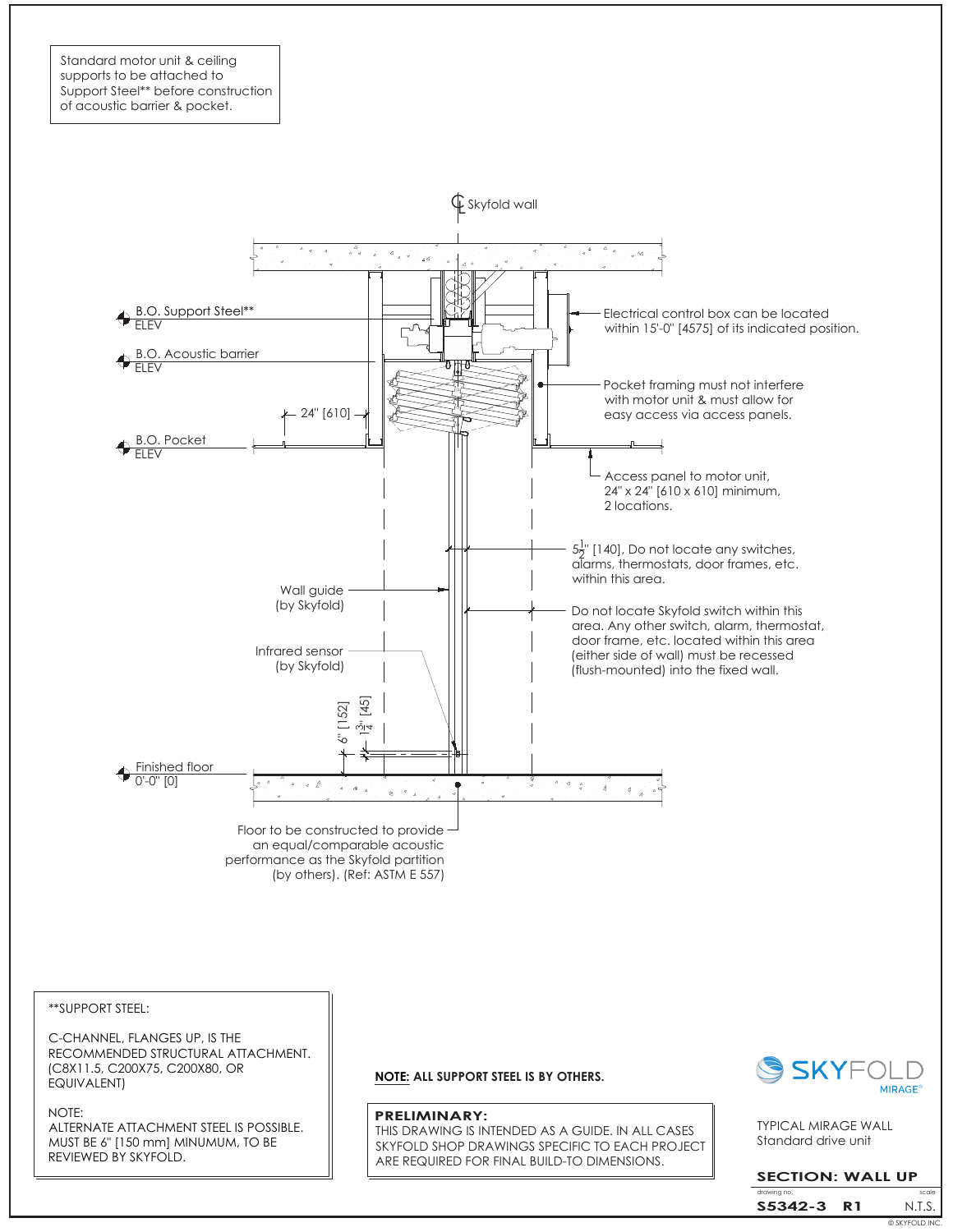Standard motor unit & ceiling supports to be attached to Support Steel\*\* before construction of acoustic barrier & pocket.



\*\*SUPPORT STEEL:

C-CHANNEL, FLANGES UP, IS THE RECOMMENDED STRUCTURAL ATTACHMENT. (C8X11.5, C200X75, C200X80, OR EQUIVALENT)

#### NOTE:

ALTERNATE ATTACHMENT STEEL IS POSSIBLE. MUST BE 6" [150 mm] MINUMUM, TO BE REVIEWED BY SKYFOLD.

### **NOTE: ALL SUPPORT STEEL IS BY OTHERS.**

#### **PRELIMINARY:**

THIS DRAWING IS INTENDED AS A GUIDE. IN ALL CASES SKYFOLD SHOP DRAWINGS SPECIFIC TO EACH PROJECT ARE REQUIRED FOR FINAL BUILD-TO DIMENSIONS.



Standard drive unit TYPICAL MIRAGE WALL

## **SECTION: WALL DOWN**

drawing N.T.S. **S5342-4 R1** © SKYFOLD INC.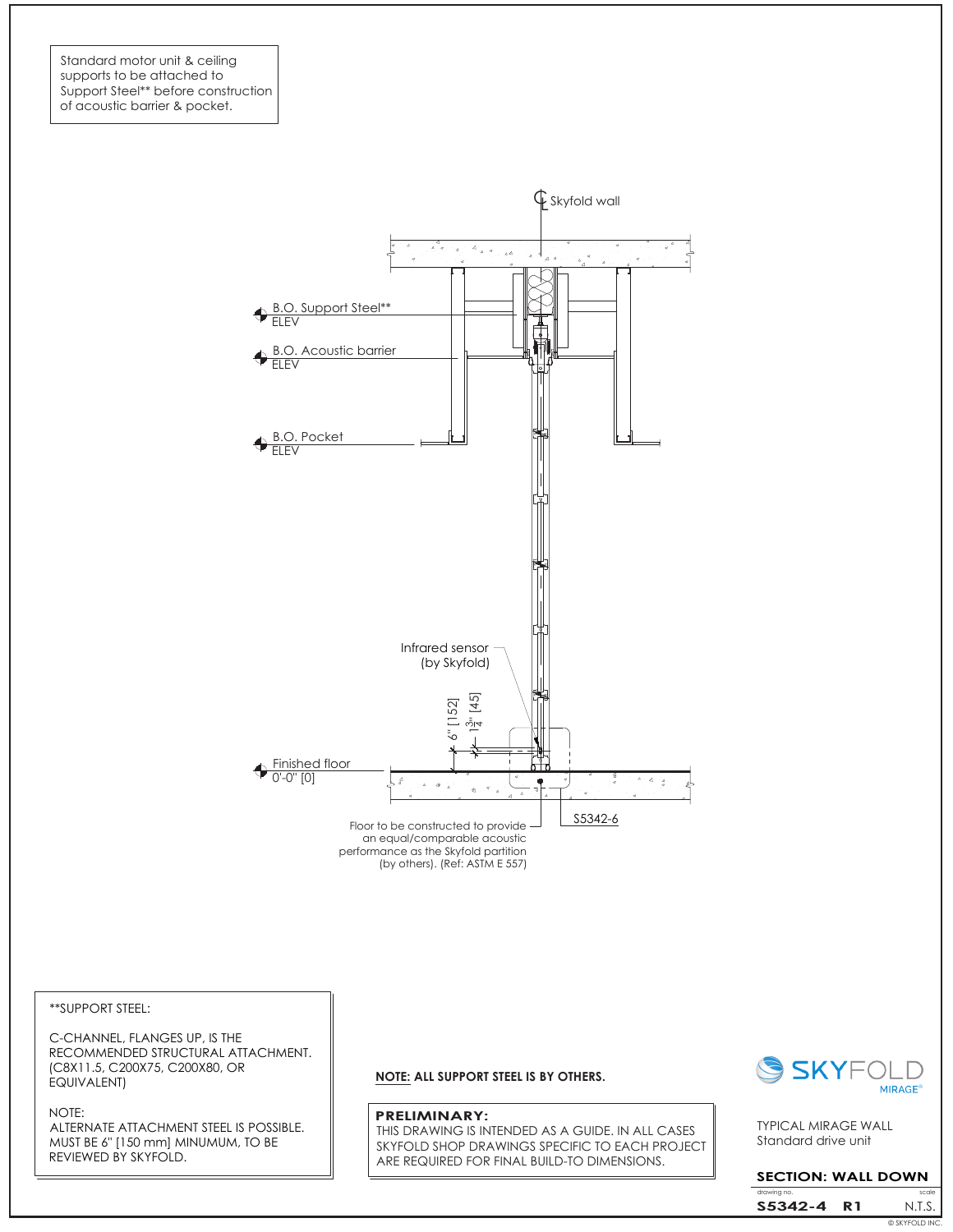



Standard drive unit TYPICAL MIRAGE WALL

# **END SEAL DETAIL**

© SKYFOLD INC. drawing i N.T.S. **S5342-5 R1**

**PRELIMINARY:** THIS DRAWING IS INTENDED AS A GUIDE. IN ALL CASES SKYFOLD SHOP DRAWINGS SPECIFIC TO EACH PROJECT ARE REQUIRED FOR FINAL BUILD-TO DIMENSIONS.